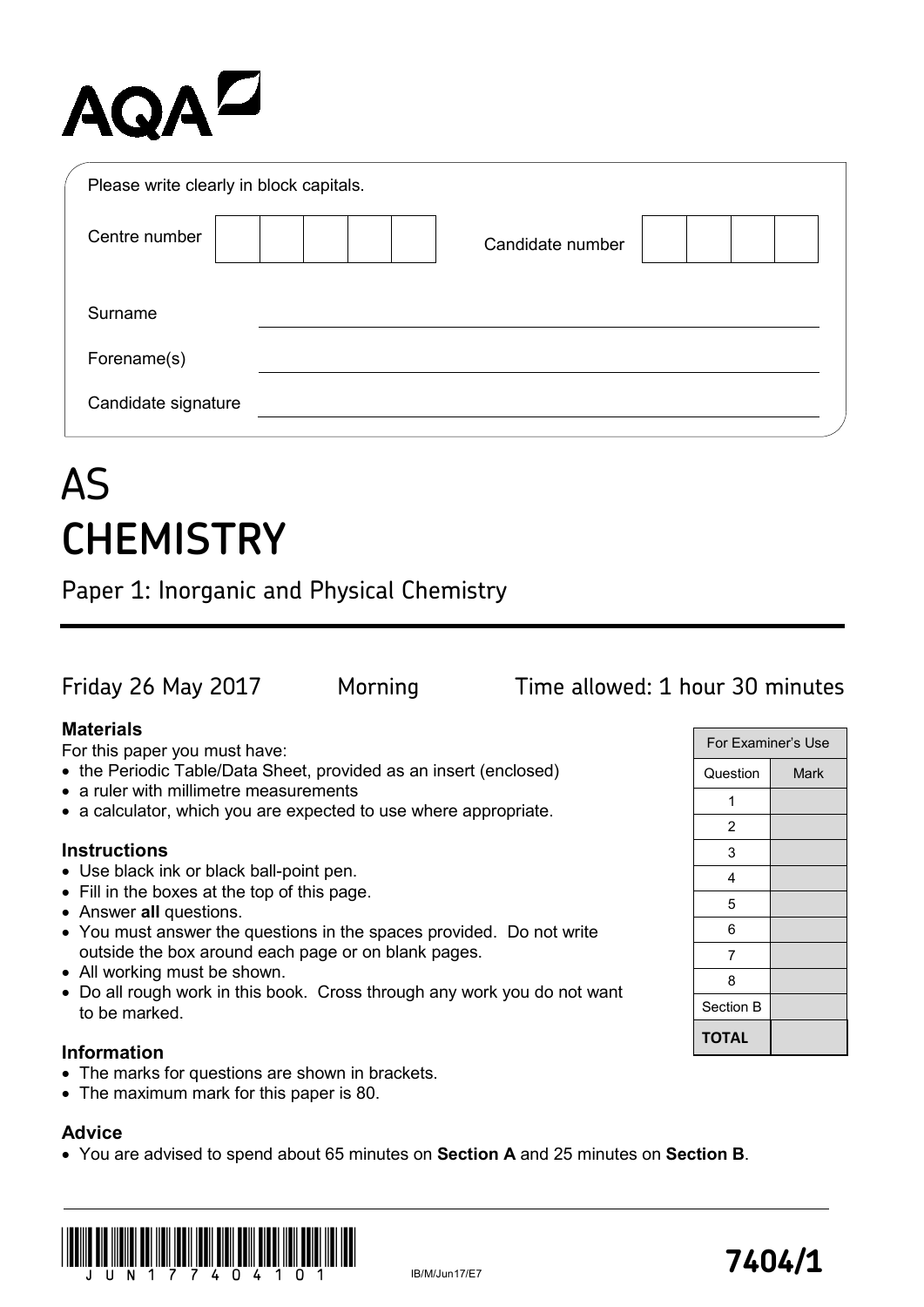| $\overline{2}$                                            |                                                                                                                                                |           |  |
|-----------------------------------------------------------|------------------------------------------------------------------------------------------------------------------------------------------------|-----------|--|
| <b>Section A</b><br>Answer all questions in this section. |                                                                                                                                                |           |  |
|                                                           |                                                                                                                                                |           |  |
| $\mathbf 0$<br>$\mathbf 1$                                | This question is about atomic structure.                                                                                                       |           |  |
| $\boldsymbol{0}$<br>$\mathbf 1$<br>1                      | Write the full electron configuration for each of the following species.                                                                       | [2 marks] |  |
|                                                           | $Cl^-$                                                                                                                                         |           |  |
|                                                           | $Fe2+$                                                                                                                                         |           |  |
|                                                           | <u> 1980 - Jan Samuel Barbara, margaret e</u> n 1980 eta eta 1980 eta 1980 eta 1980 eta 1980 eta 1980 eta 1980 eta 198                         |           |  |
| 2 <sup>1</sup><br>0<br>$\mathbf 1$                        | Write an equation, including state symbols, to represent the process that occurs<br>when the third ionisation energy of manganese is measured. | [1 mark]  |  |
|                                                           |                                                                                                                                                |           |  |
|                                                           |                                                                                                                                                |           |  |
| $\mathbf{3}$<br>$\mathbf{1}$<br>0                         | State which of the elements magnesium and aluminium has the lower<br>first ionisation energy.                                                  |           |  |
|                                                           | Explain your answer.                                                                                                                           | [3 marks] |  |
|                                                           |                                                                                                                                                |           |  |
|                                                           |                                                                                                                                                |           |  |
|                                                           |                                                                                                                                                |           |  |
|                                                           |                                                                                                                                                |           |  |
|                                                           |                                                                                                                                                |           |  |
|                                                           |                                                                                                                                                |           |  |
|                                                           |                                                                                                                                                |           |  |
|                                                           |                                                                                                                                                |           |  |
|                                                           |                                                                                                                                                |           |  |
|                                                           |                                                                                                                                                |           |  |
|                                                           |                                                                                                                                                |           |  |

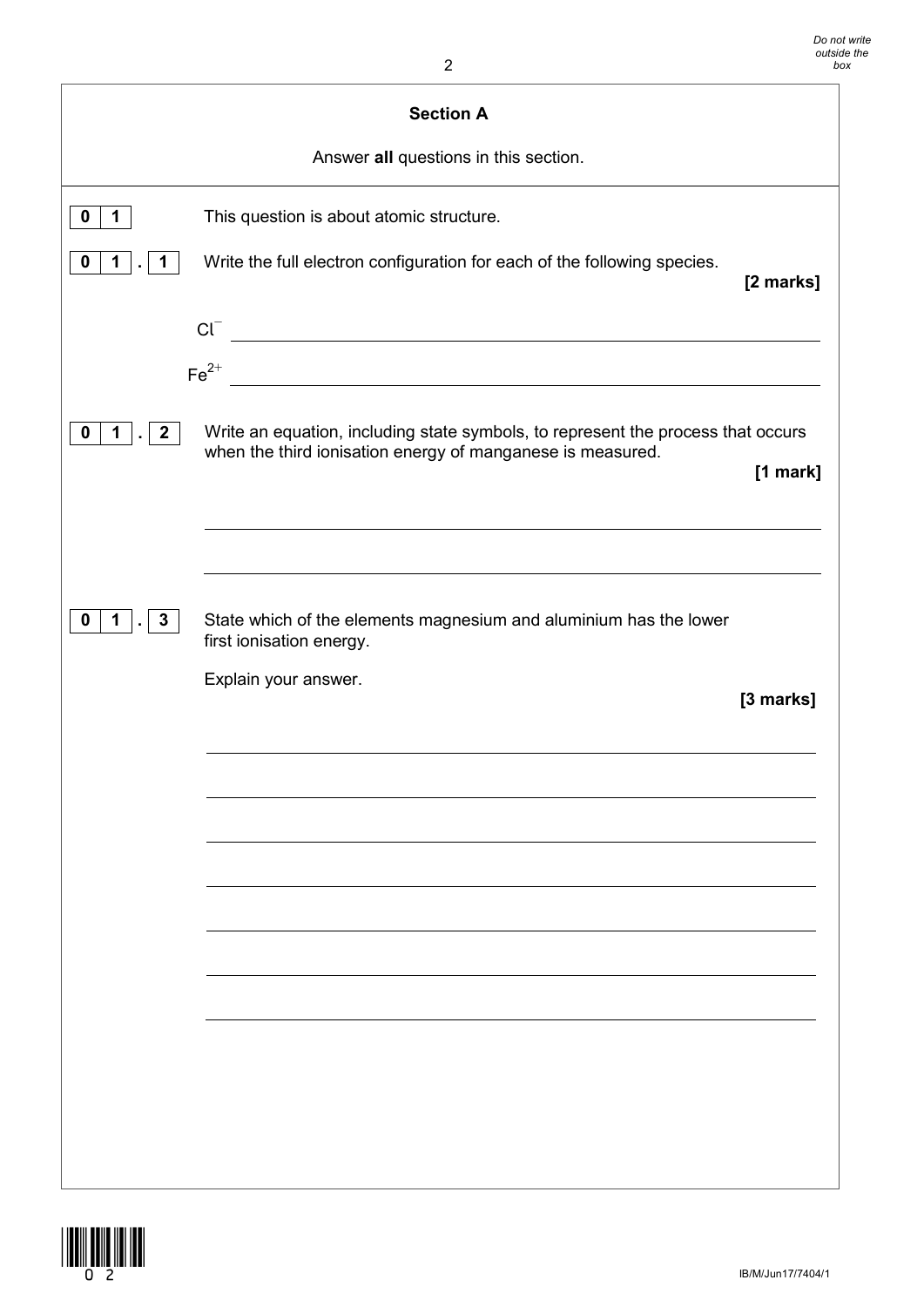**0 1**  $\overline{1}$  **4** A sample of nickel was analysed in a time of flight (TOF) mass spectrometer. The sample was ionised by electron impact ionisation. The spectrum produced showed three peaks with abundances as set out in **Table 1.**

| m/z | Abundance/% |
|-----|-------------|
| 58  | 61.0        |
| 60  | 29.1        |
| 61  | 9.9         |

### **Table 1**

Give the symbol, including mass number, of the ion that would reach the detector first in the sample.

Calculate the relative atomic mass of the nickel in the sample. Give your answer to one decimal place.

**[3 marks]**

Symbol of ion

Relative atomic mass

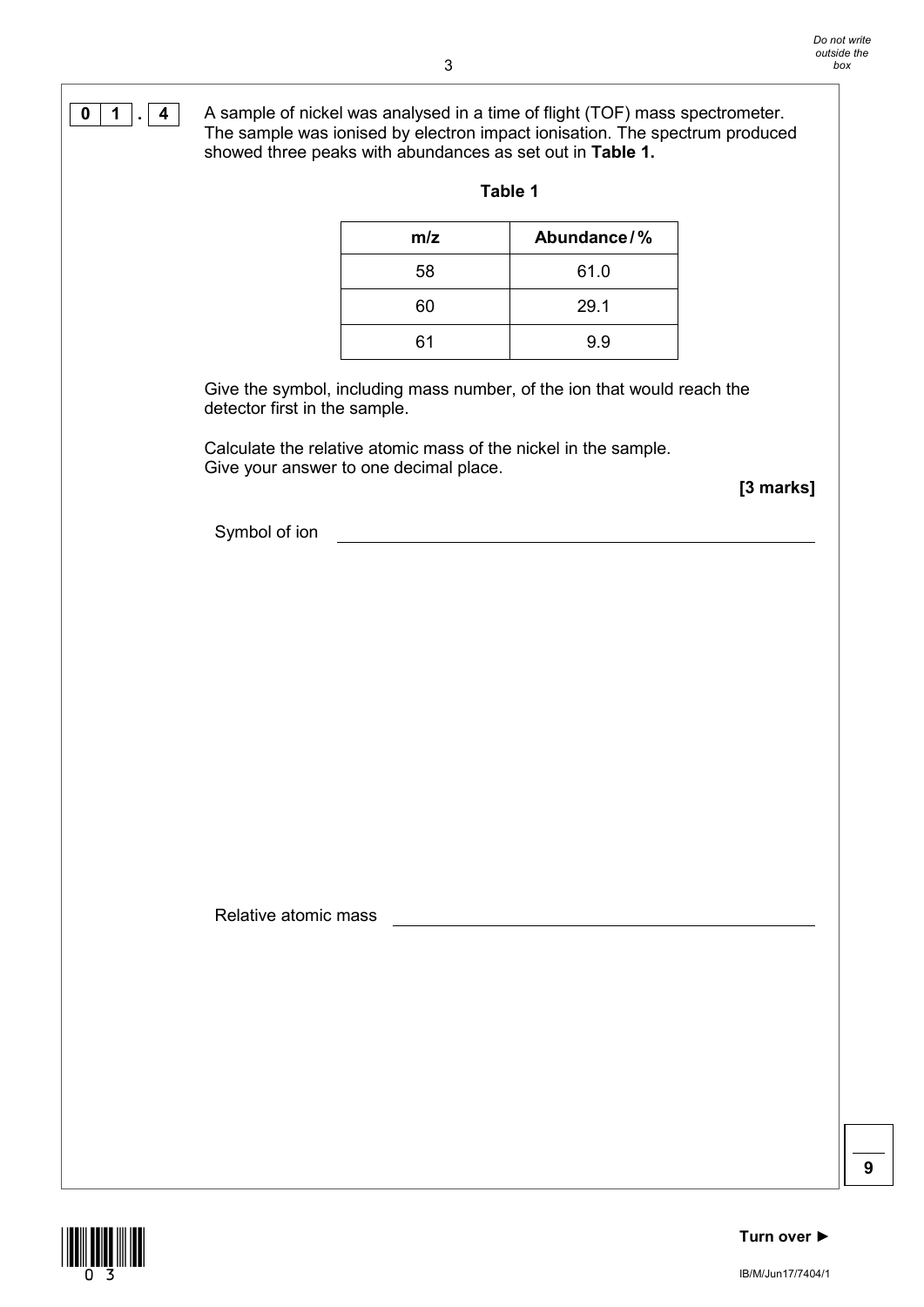

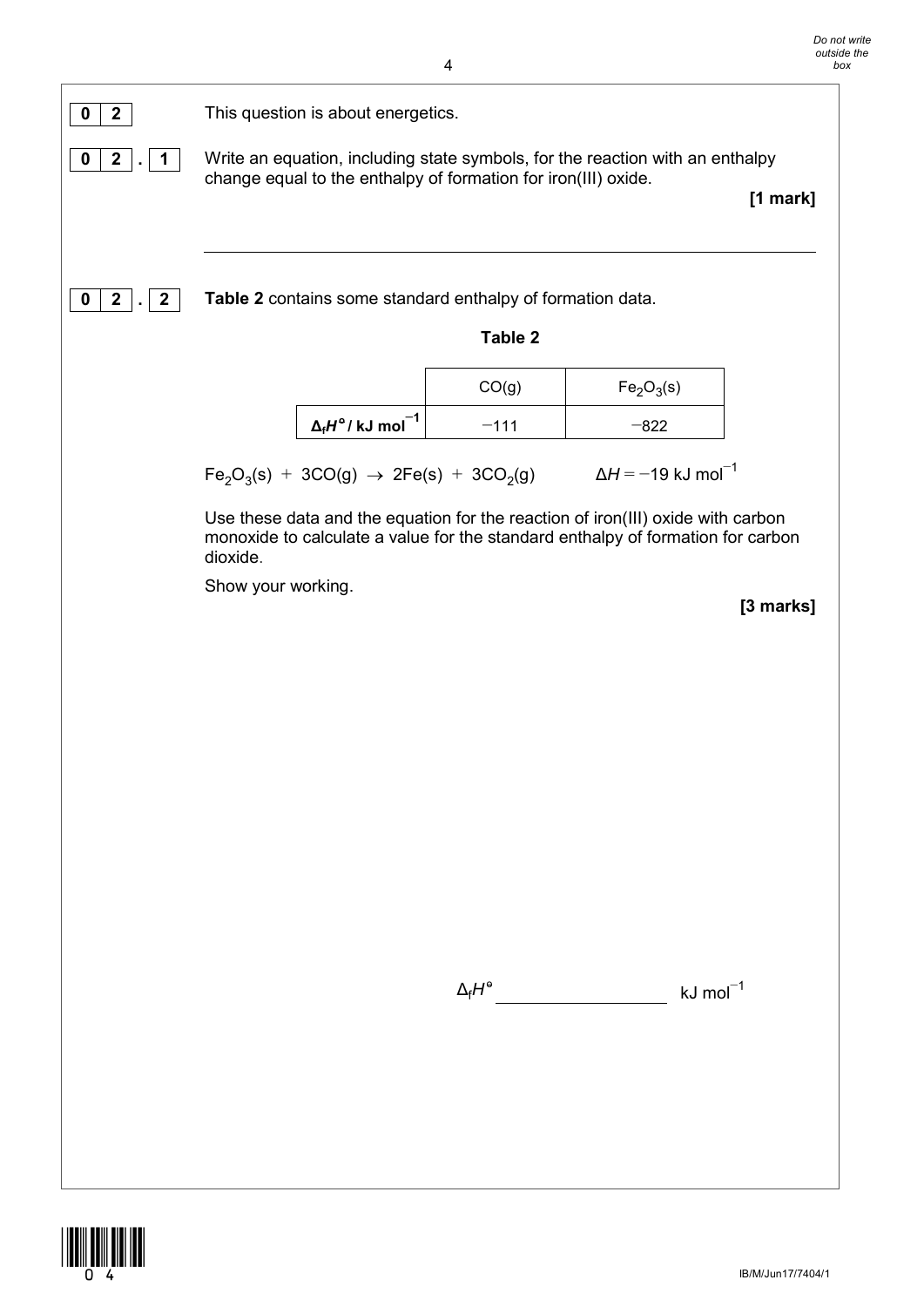|                        | Table 3                                                                                  |                                   |                       |
|------------------------|------------------------------------------------------------------------------------------|-----------------------------------|-----------------------|
|                        | <b>Process</b>                                                                           | $\Delta H / kJ$ mol <sup>-1</sup> |                       |
|                        | $N_2(g) + 3H_2(g) \rightarrow 2NH_3(g)$                                                  | $-92$                             |                       |
|                        | $N_2(g) \rightarrow 2N(g)$                                                               | $+944$                            |                       |
|                        | $H_2(g) \rightarrow 2H(g)$                                                               | $+436$                            |                       |
|                        | Use the data from Table 3 to calculate the bond enthalpy for N-H in ammonia.             |                                   | [3 marks]             |
|                        |                                                                                          |                                   |                       |
|                        |                                                                                          |                                   |                       |
|                        |                                                                                          |                                   |                       |
|                        |                                                                                          |                                   |                       |
|                        |                                                                                          |                                   |                       |
|                        |                                                                                          |                                   | $kJ \text{ mol}^{-1}$ |
| $2$ . 4<br>$\mathbf 0$ | Give one reason why the bond enthalpy that you calculated in Question 2.3 is             |                                   |                       |
|                        | different from the mean bond enthalpy quoted in a data book (388 kJ mol <sup>-1</sup> ). |                                   | [1 mark]              |
|                        |                                                                                          |                                   |                       |
|                        |                                                                                          |                                   |                       |
|                        |                                                                                          |                                   |                       |



 $\mathbb{L}$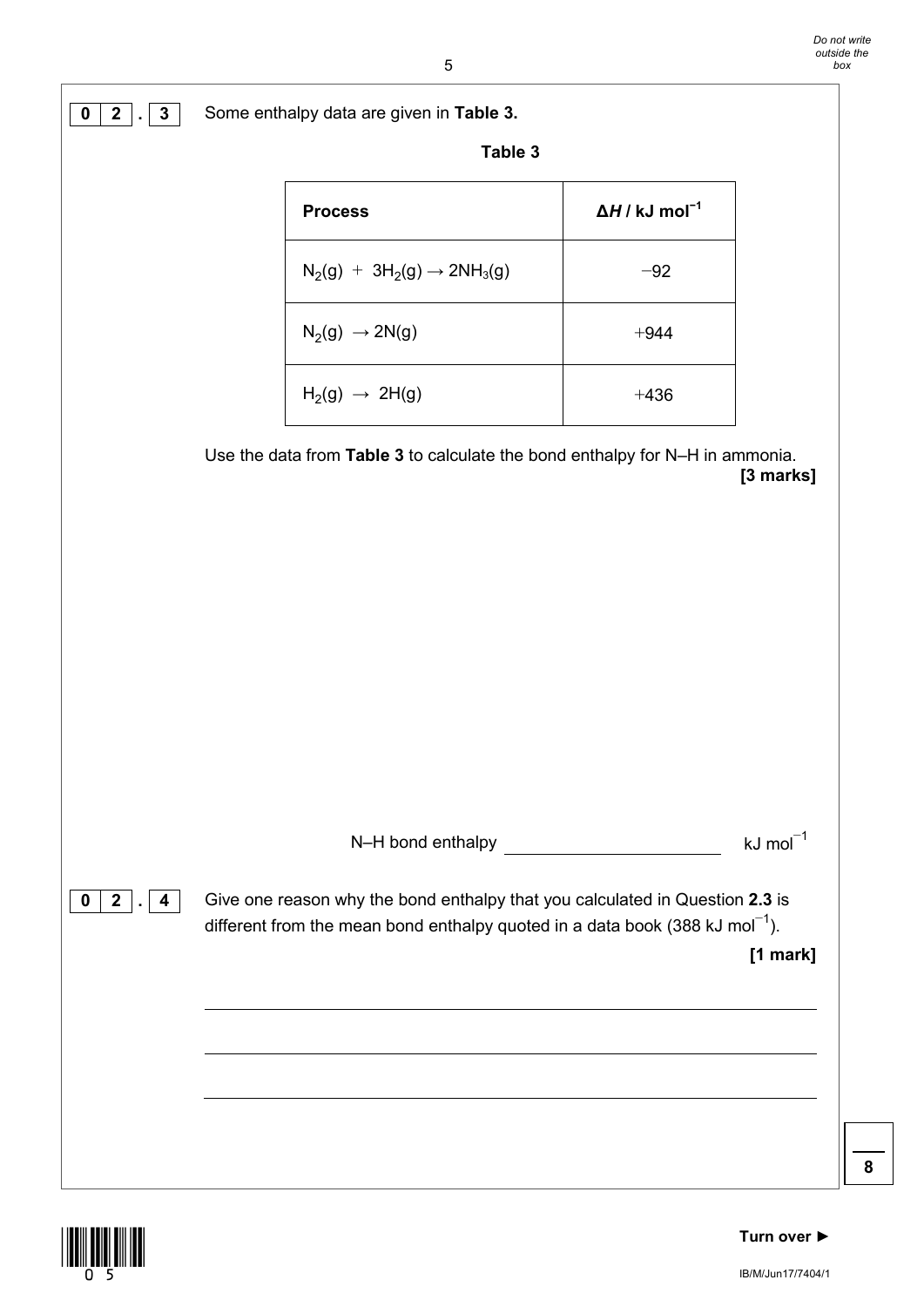

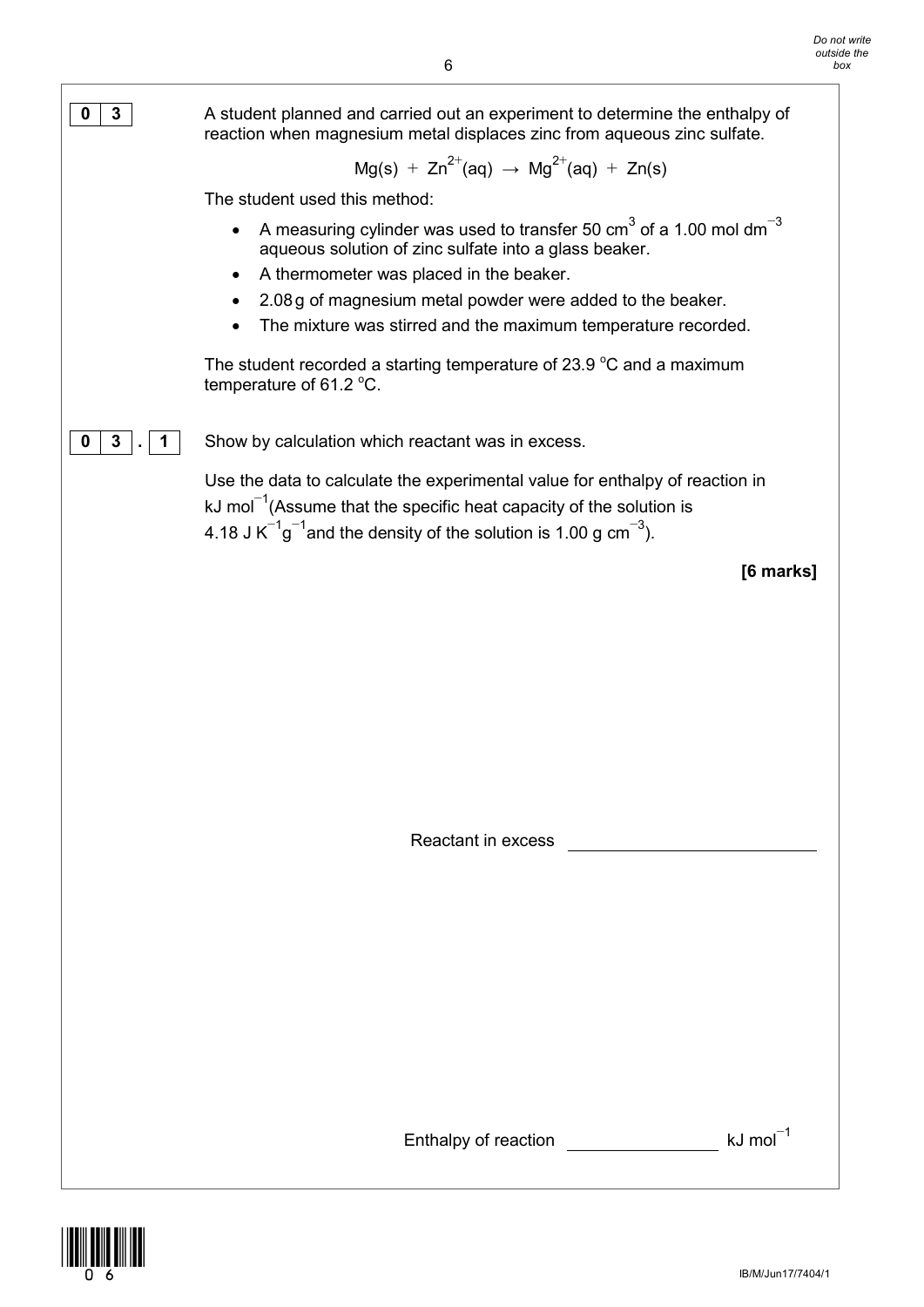**0 3**  $\sqrt{2}$  Another student used the same method and obtained a value for the enthalpy of reaction of -142 kJ mol<sup>-1</sup>

A data book value for the enthalpy of reaction is −310 kJ mol−<sup>1</sup>

Suggest the most likely reason for the large difference between the student's experimental value and the data book value.

**[1 mark]**

## **Question 3 continues on the next page**

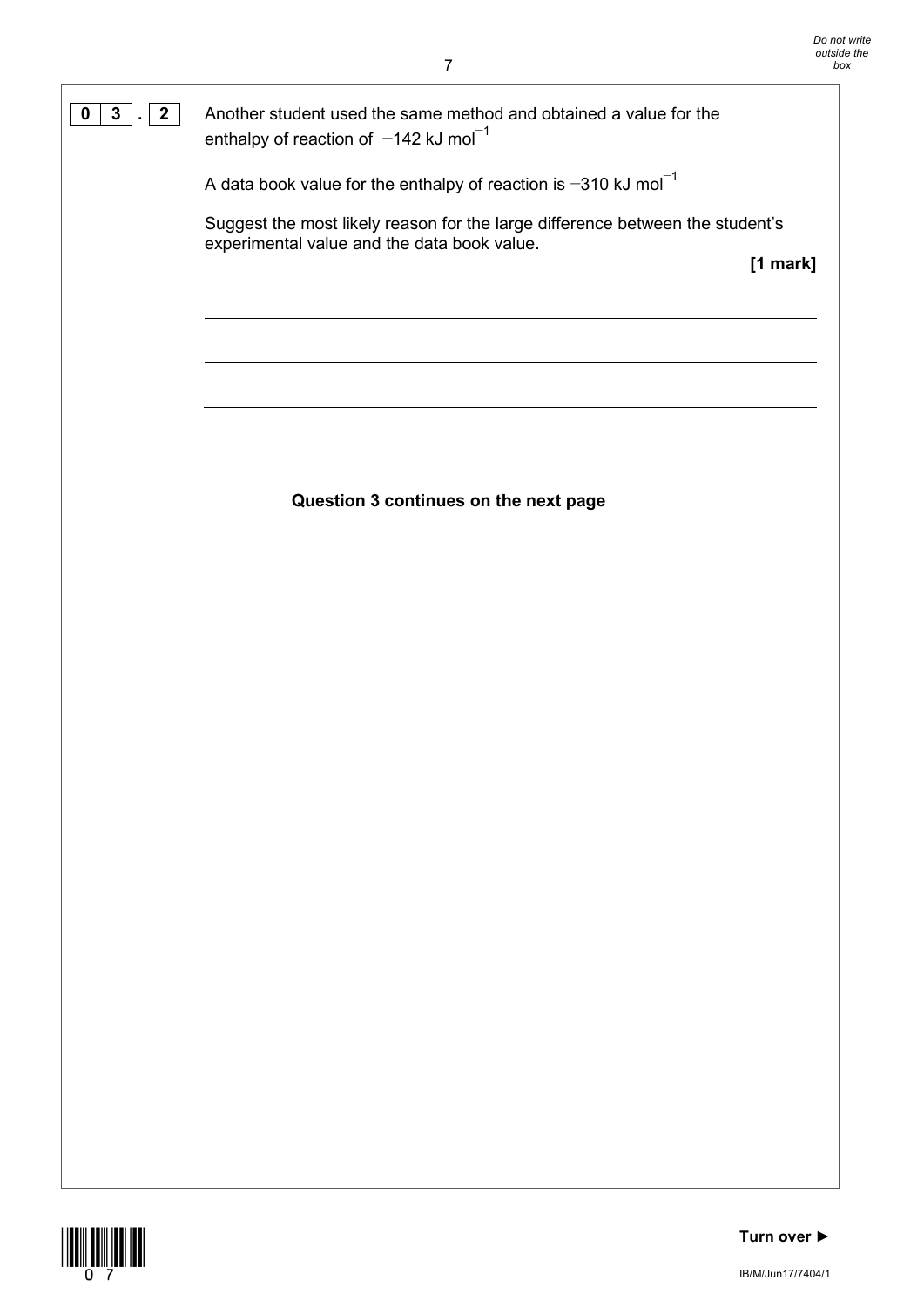| $\mathbf{3}$<br>0<br>$3$ . | Suggest how the students' method, and the analysis of the results, could be<br>improved in order to determine a more accurate value for the enthalpy of<br>reaction. |
|----------------------------|----------------------------------------------------------------------------------------------------------------------------------------------------------------------|
|                            | Justify your suggestions.                                                                                                                                            |
|                            | Do not refer to the precision of the measuring equipment. Do not change the<br>amounts or the concentration of the chemicals.                                        |
|                            | [6 marks]                                                                                                                                                            |
|                            |                                                                                                                                                                      |
|                            |                                                                                                                                                                      |
|                            |                                                                                                                                                                      |
|                            |                                                                                                                                                                      |
|                            |                                                                                                                                                                      |
|                            |                                                                                                                                                                      |
|                            |                                                                                                                                                                      |
|                            |                                                                                                                                                                      |
|                            |                                                                                                                                                                      |
|                            |                                                                                                                                                                      |
|                            |                                                                                                                                                                      |
|                            |                                                                                                                                                                      |
|                            |                                                                                                                                                                      |
|                            |                                                                                                                                                                      |
|                            |                                                                                                                                                                      |
|                            |                                                                                                                                                                      |
|                            |                                                                                                                                                                      |
|                            |                                                                                                                                                                      |
|                            |                                                                                                                                                                      |
|                            |                                                                                                                                                                      |
|                            |                                                                                                                                                                      |
|                            |                                                                                                                                                                      |
|                            |                                                                                                                                                                      |
|                            |                                                                                                                                                                      |
|                            |                                                                                                                                                                      |
|                            |                                                                                                                                                                      |
|                            |                                                                                                                                                                      |
|                            |                                                                                                                                                                      |
|                            |                                                                                                                                                                      |
|                            |                                                                                                                                                                      |
|                            |                                                                                                                                                                      |
|                            |                                                                                                                                                                      |
|                            |                                                                                                                                                                      |

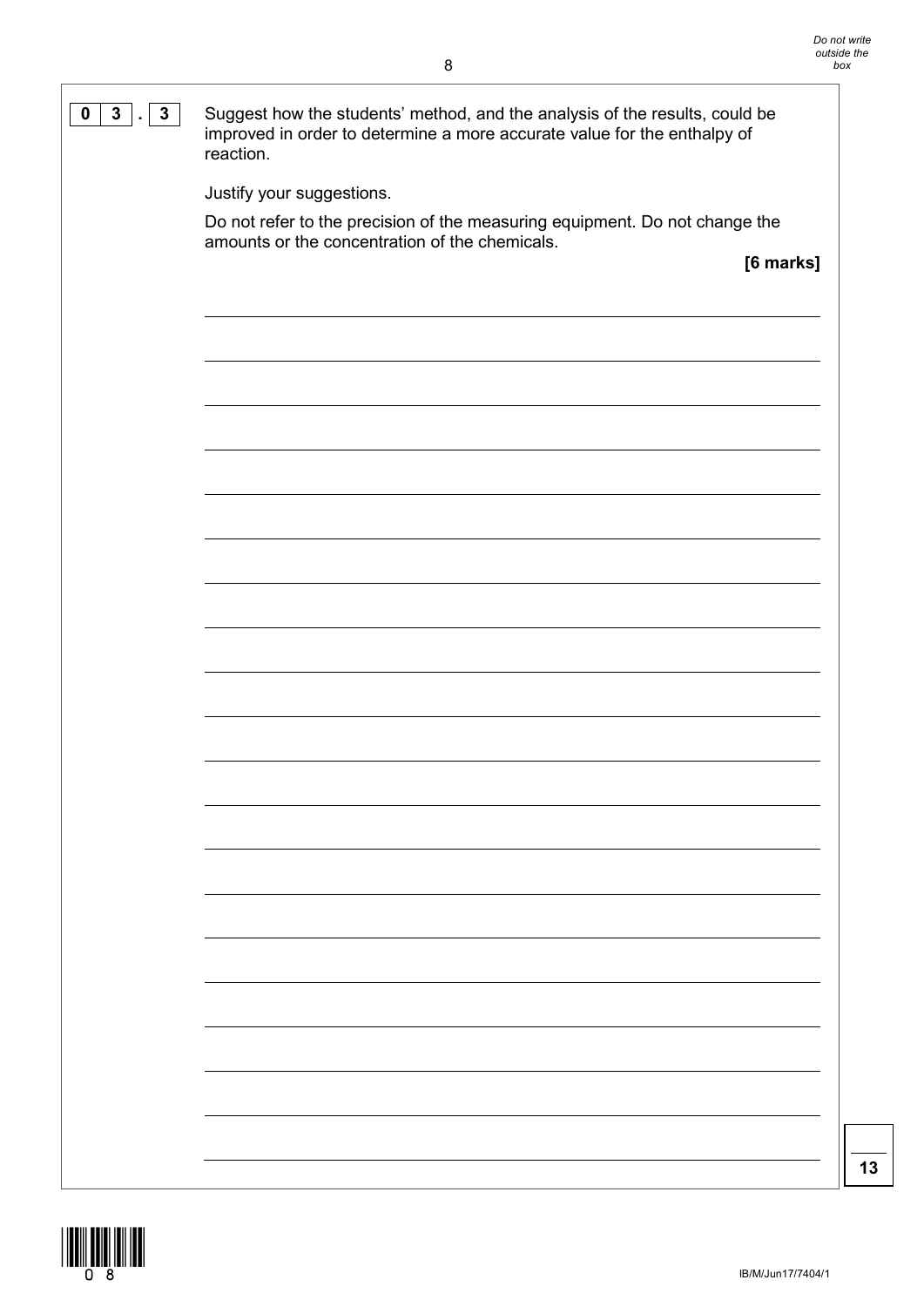

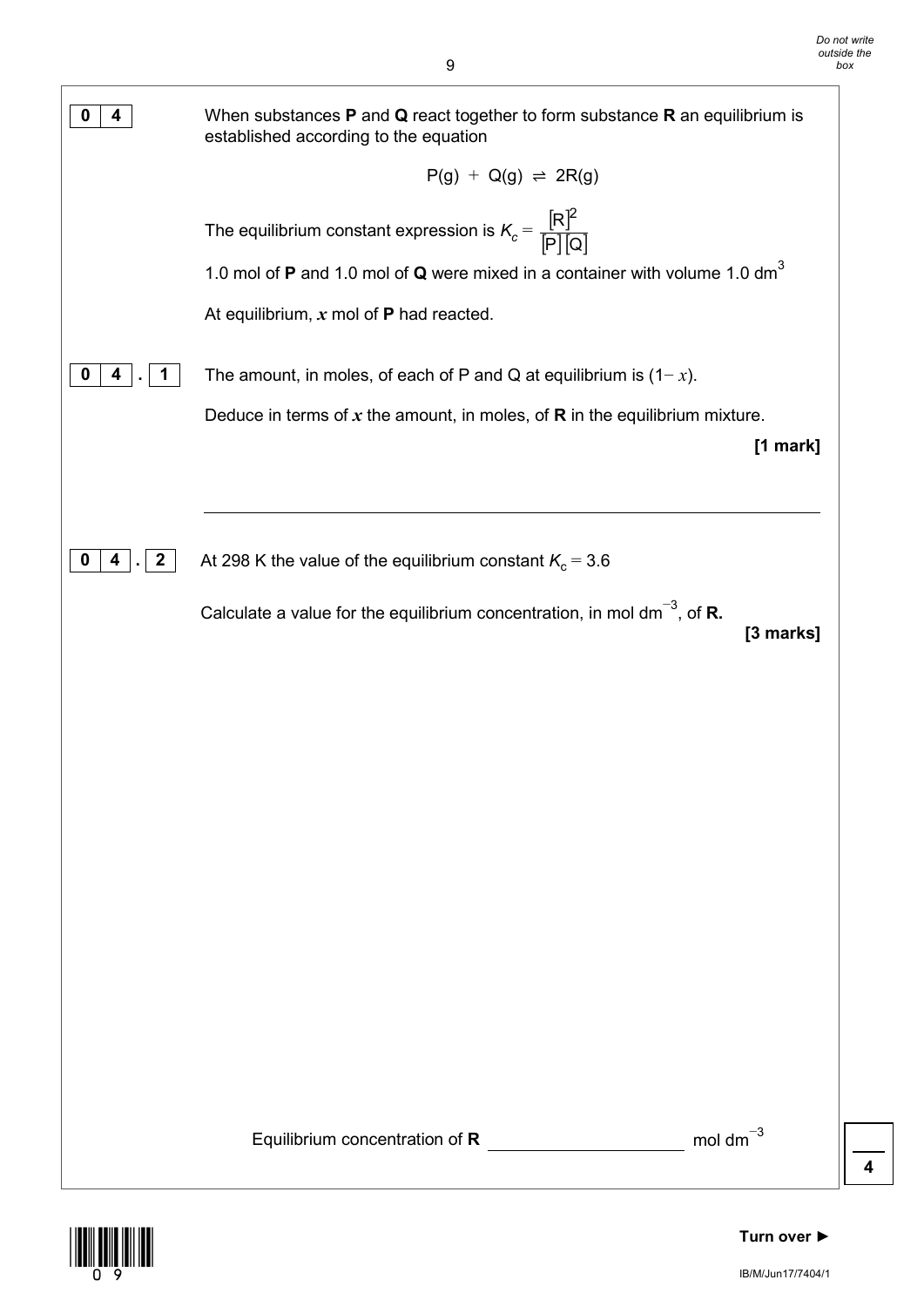| 5<br>0                                                           |                    | This question is about intermolecular forces.                                           |                                                           |
|------------------------------------------------------------------|--------------------|-----------------------------------------------------------------------------------------|-----------------------------------------------------------|
| $5\overline{)}$<br>$\mathbf 0$<br>$\overline{1}$<br>$\mathbf{r}$ |                    | Give the meaning of the term electronegativity.                                         | $[1$ mark]                                                |
|                                                                  |                    |                                                                                         |                                                           |
| 5 <sub>5</sub><br>$\overline{2}$<br>0<br>$\mathbf{r}$            | molecules.         | Explain how permanent dipole-dipole forces arise between hydrogen chloride              | [2 marks]                                                 |
|                                                                  |                    |                                                                                         |                                                           |
|                                                                  |                    |                                                                                         |                                                           |
| $\pmb{0}$<br>5 <sub>5</sub><br>$\mathbf{3}$<br>$\bullet$         |                    | Complete Table 4 by naming the shape of each molecule.                                  |                                                           |
|                                                                  |                    | Place a tick $(\checkmark)$ in the final column if the molecule has a permanent dipole. | [4 marks]                                                 |
|                                                                  |                    | Table 4                                                                                 |                                                           |
|                                                                  | <b>Molecule</b>    | Name of shape                                                                           | Tick $(\checkmark)$ if molecule has<br>a permanent dipole |
|                                                                  | SiH <sub>4</sub>   |                                                                                         |                                                           |
|                                                                  | $PH_3$             |                                                                                         |                                                           |
|                                                                  | BeCl <sub>2</sub>  |                                                                                         |                                                           |
|                                                                  | CH <sub>3</sub> Cl |                                                                                         |                                                           |

 $\begin{array}{c} \begin{array}{c} \begin{array}{c} \text{10}\ \text{11}\ \text{12}\ \text{13}\ \text{14}\ \text{15}\ \text{16}\ \text{17}\ \text{18}\ \text{18}\ \text{19}\ \text{19}\ \text{19}\ \text{19}\ \text{19}\ \text{19}\ \text{19}\ \text{19}\ \text{19}\ \text{19}\ \text{19}\ \text{19}\ \text{19}\ \text{19}\ \text{19}\ \text{19}\ \text{19}\ \text{19}\ \text{19}\ \text{19}\ \text{19}\ \text{19}\ \text{19}\ \$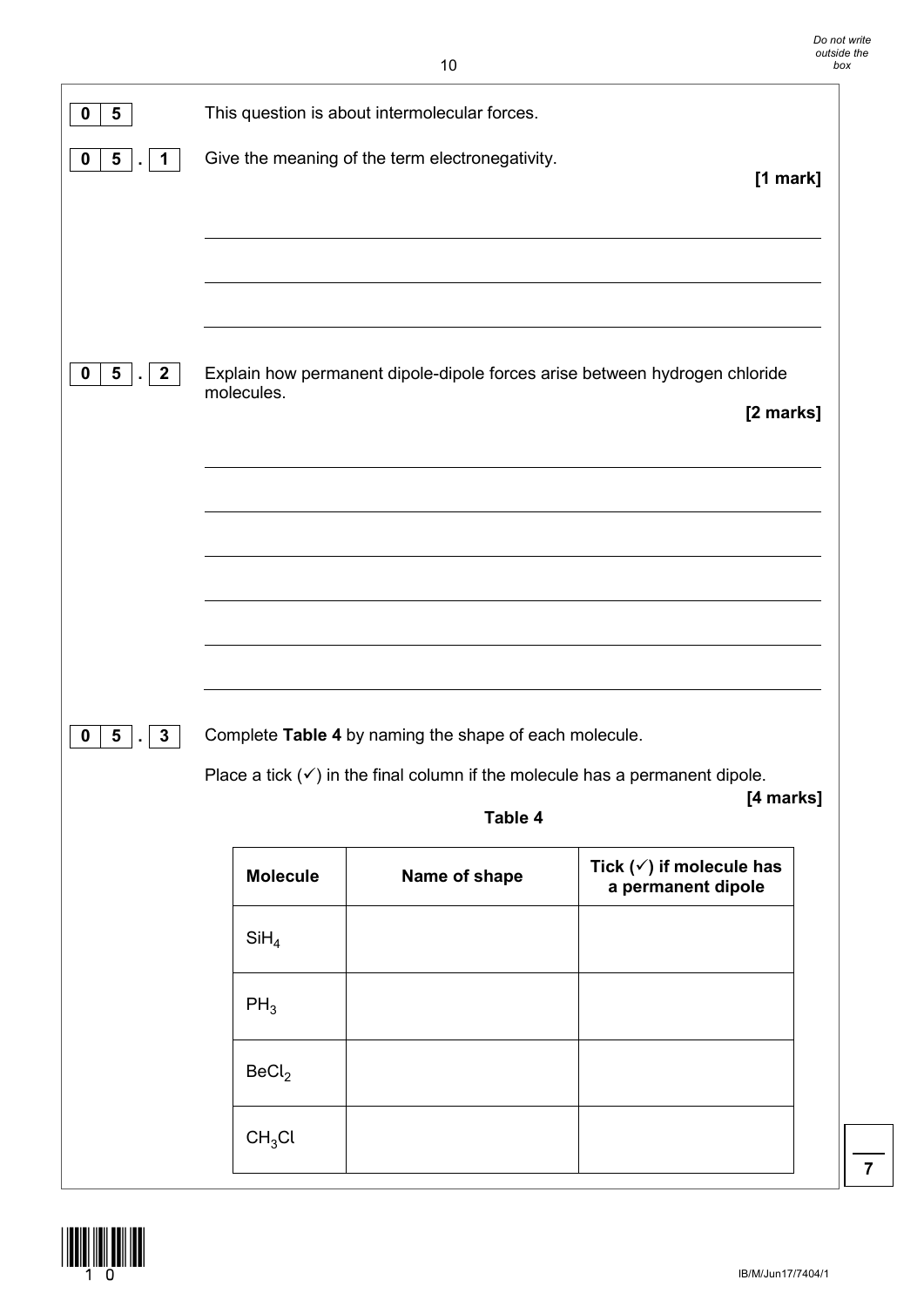| $\mathbf 0$<br>6                              | Copper can be produced from rock that contains CuFeS <sub>2</sub>                                                                                 |
|-----------------------------------------------|---------------------------------------------------------------------------------------------------------------------------------------------------|
| $6\overline{6}$<br>$\mathbf 0$<br>$\mathbf 1$ | Balance the equations for the two stages in this process.<br>[2 marks]                                                                            |
|                                               |                                                                                                                                                   |
|                                               | CuFeS <sub>2</sub> + O <sub>2</sub> + SiO <sub>2</sub> $\rightarrow$ Cu <sub>2</sub> S + Cu <sub>2</sub> O + SO <sub>2</sub> + FeSiO <sub>3</sub> |
|                                               | $Cu_2S +$ $Cu_2O \rightarrow$ $Cu +$ $SO_2$                                                                                                       |
| $\mathbf 0$<br>$6$  .<br>2 <sup>1</sup>       | Suggest two reasons why the sulfur dioxide by-product of this process is removed<br>from the exhaust gases.<br>[2 marks]                          |
|                                               |                                                                                                                                                   |
|                                               |                                                                                                                                                   |
|                                               |                                                                                                                                                   |
|                                               | Reason 2                                                                                                                                          |
|                                               | <u> 1980 - Jan Barbara Barat, martin da basar da basar da basar da basar da basar da basar da basar da basar da b</u>                             |
|                                               |                                                                                                                                                   |
|                                               | Question 6 continues on the next page                                                                                                             |
|                                               |                                                                                                                                                   |
|                                               |                                                                                                                                                   |
|                                               |                                                                                                                                                   |
|                                               |                                                                                                                                                   |
|                                               |                                                                                                                                                   |
|                                               |                                                                                                                                                   |
|                                               |                                                                                                                                                   |
|                                               |                                                                                                                                                   |
|                                               |                                                                                                                                                   |

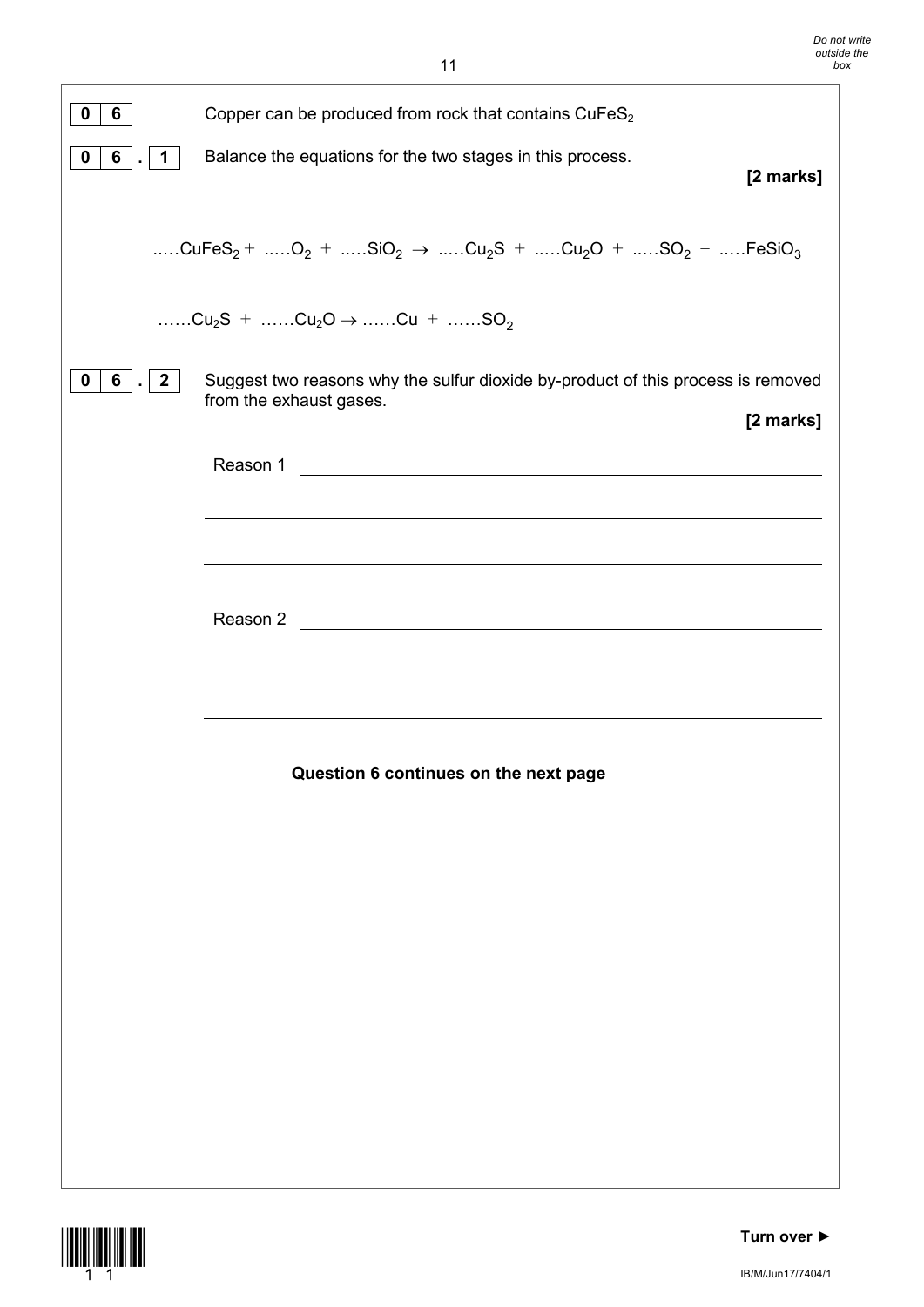**0 6 . 3** A passenger jet contains 4050 kg of copper wiring.

A rock sample contains 1.25% CuFeS $_2$  by mass.

Calculate the mass, in tonnes, of rock needed to produce enough copper wire for a passenger jet.  $(1 \text{ tonne} = 1000 \text{ kg})$  $(1 \text{ tonne} = 1000 \text{ kg})$ 

**[4 marks]**

Mass of rock tonnes

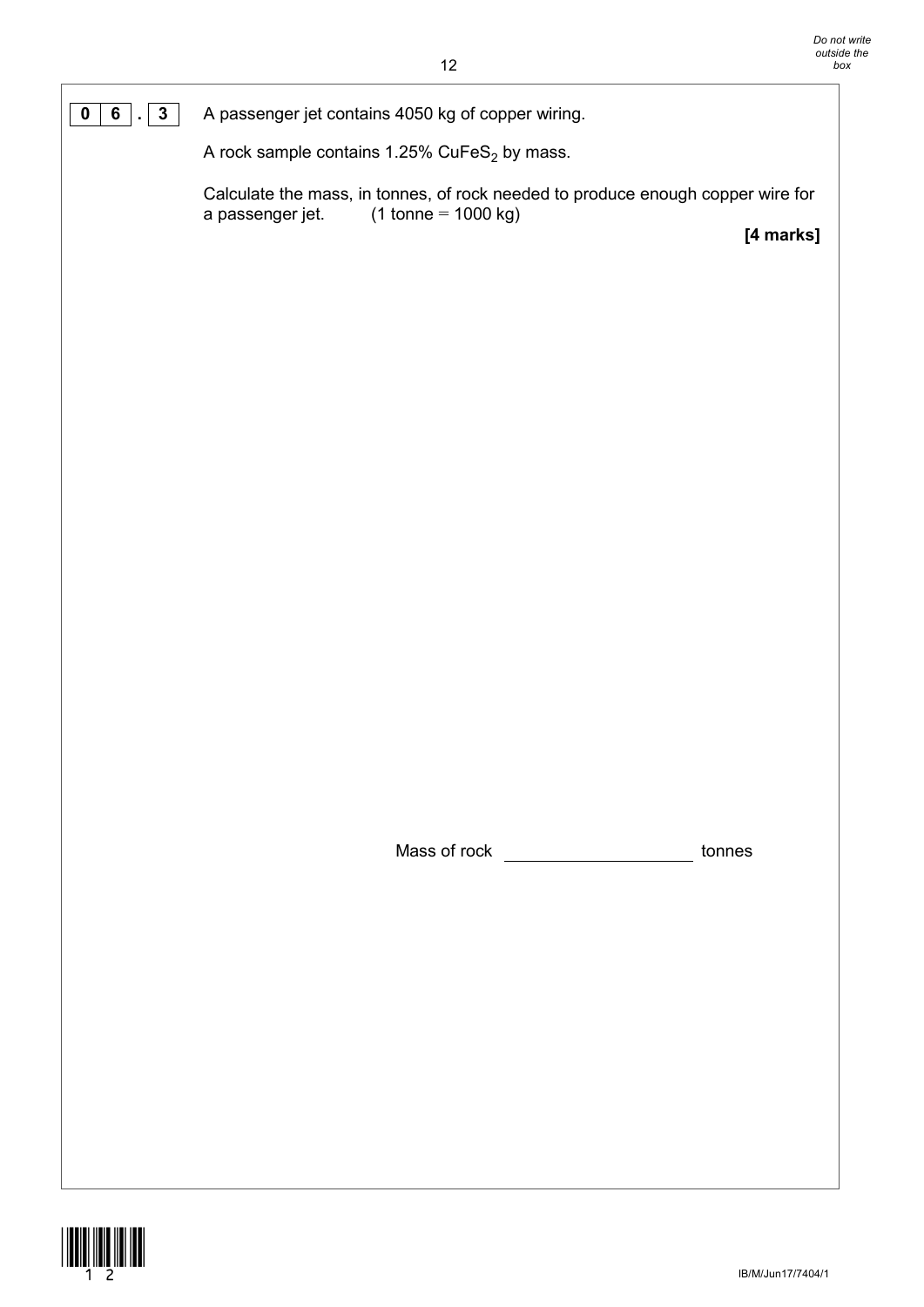**0 6 . 4** Copper can also be produced by the reaction of carbon with copper(II) oxide according to the equation

$$
2CuO + C \rightarrow 2Cu + CO2
$$

Calculate the percentage atom economy for the production of copper by this process.

Give your answer to the appropriate number of significant figures.

**[2 marks]**

Percentage atom economy

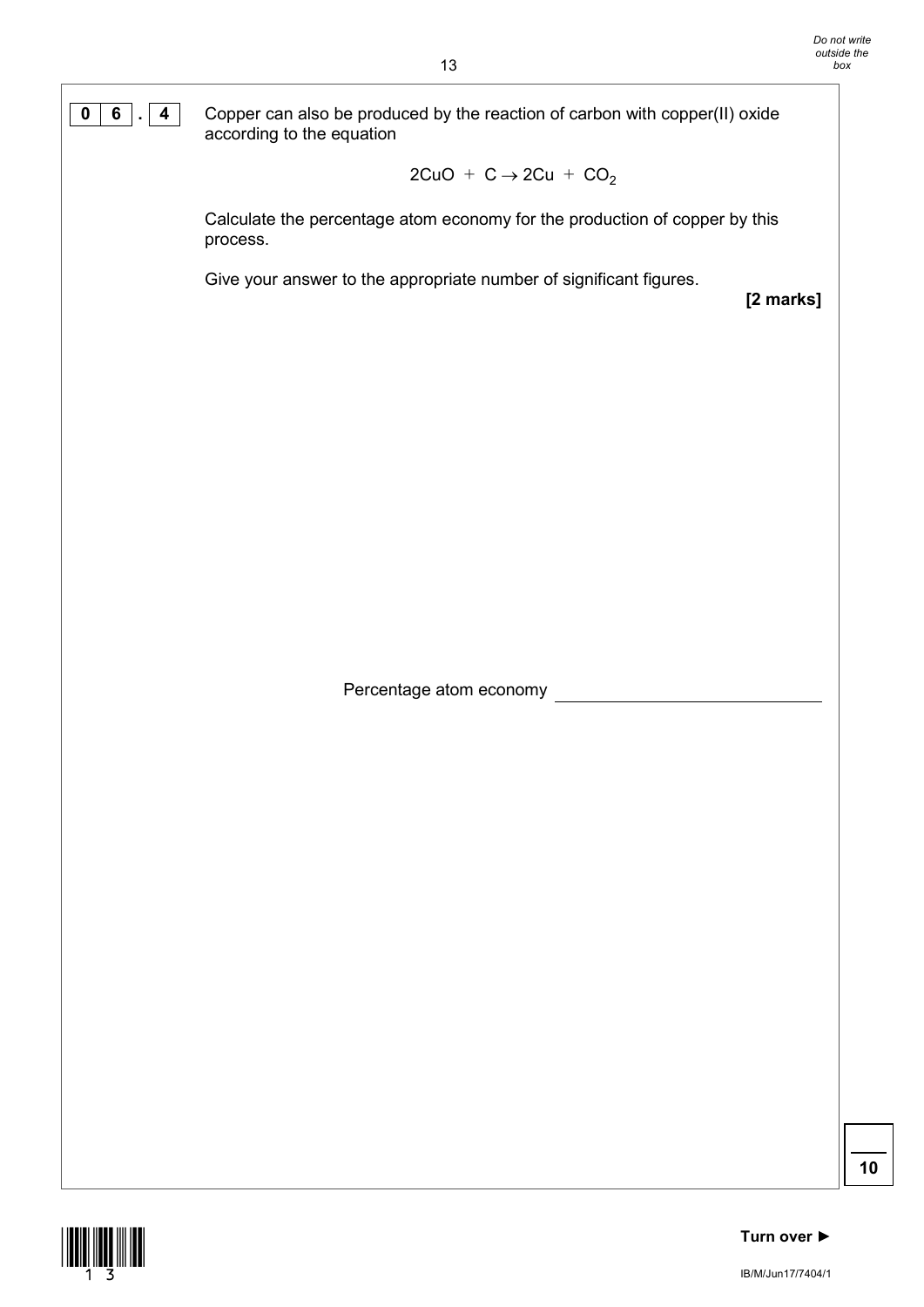| $\overline{\mathbf{r}}$<br>0                 | An aqueous solution Y is known to contain one type of group 2 metal ion and one<br>type of negative ion. |                                                                                                                                                 |  |
|----------------------------------------------|----------------------------------------------------------------------------------------------------------|-------------------------------------------------------------------------------------------------------------------------------------------------|--|
|                                              |                                                                                                          | Aqueous solutions of sulfuric acid and magnesium nitrate are added to separate<br>samples of solution Y. The observations are shown in Table 5. |  |
|                                              |                                                                                                          | Table 5                                                                                                                                         |  |
|                                              | <b>Solution added</b>                                                                                    | <b>Observation with solution Y</b>                                                                                                              |  |
|                                              | Sulfuric acid                                                                                            | A white precipitate forms                                                                                                                       |  |
|                                              | Magnesium nitrate                                                                                        | A white precipitate forms                                                                                                                       |  |
| 7<br>0                                       |                                                                                                          | Suggest the identity of the group 2 metal ion present in solution Y.                                                                            |  |
|                                              | when sulfuric acid is added to solution Y.                                                               | Write an ionic equation, including state symbols, for the reaction that takes place<br>[2 marks]                                                |  |
|                                              | Group 2 metal ion                                                                                        |                                                                                                                                                 |  |
|                                              | Ionic equation                                                                                           |                                                                                                                                                 |  |
| $\overline{\mathbf{7}}$<br>0<br>$\mathbf{2}$ |                                                                                                          | Suggest the identity of the negative ion present in solution Y.                                                                                 |  |
|                                              | when magnesium nitrate is added to solution Y.                                                           | Write an ionic equation, including state symbols, for the reaction that takes place<br>[2 marks]                                                |  |
|                                              | Negative ion                                                                                             | <u> 1980 - Jan Barbara Barbara, maso a</u>                                                                                                      |  |
|                                              |                                                                                                          |                                                                                                                                                 |  |
|                                              |                                                                                                          |                                                                                                                                                 |  |
|                                              |                                                                                                          |                                                                                                                                                 |  |
|                                              |                                                                                                          |                                                                                                                                                 |  |
|                                              |                                                                                                          |                                                                                                                                                 |  |
|                                              |                                                                                                          |                                                                                                                                                 |  |
|                                              |                                                                                                          |                                                                                                                                                 |  |

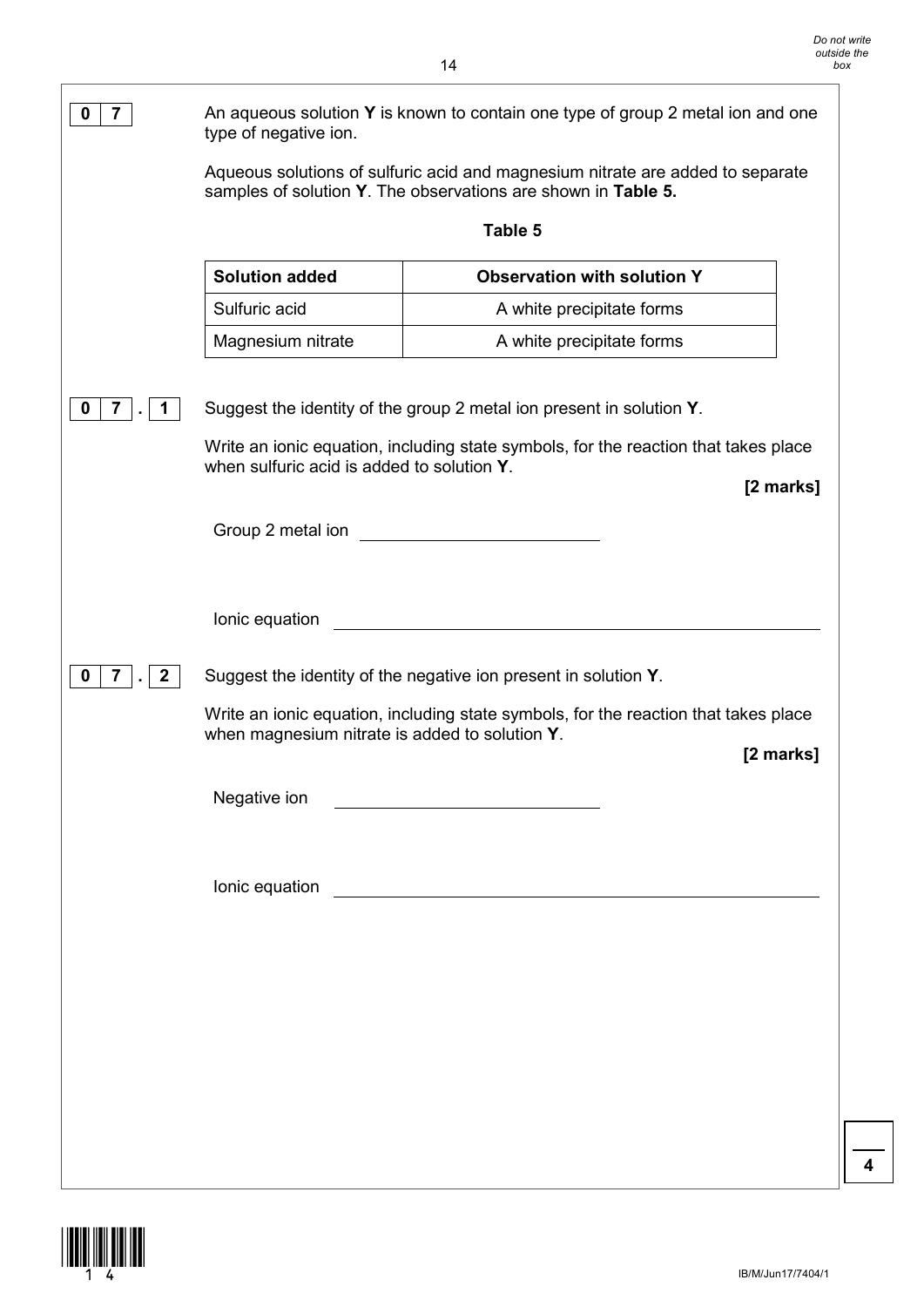| 0<br>8                                            | When an acidified solution of sodium nitrite ( $NaNO2$ ) is added to aqueous<br>potassium iodide, iodine and nitrogen monoxide (NO) are formed.           |            |
|---------------------------------------------------|-----------------------------------------------------------------------------------------------------------------------------------------------------------|------------|
| 8<br>0<br>1.                                      | Give the oxidation state of nitrogen in the following species.                                                                                            | [2 marks]  |
|                                                   | $NO_2$ <sup>-</sup><br><b>NO</b><br><u> 1980 - Johann Stoff, deutscher Stoff, der Stoff, der Stoff, der Stoff, der Stoff, der Stoff, der Stoff, der S</u> |            |
| 8<br>$\overline{\mathbf{2}}$<br>0<br>$\mathbf{r}$ | Write a half-equation for the conversion of $NO_2^-$ in an acidic solution<br>into NO                                                                     | $[1$ mark] |
| $8 \mid . \mid 3$<br>$\bf{0}$                     | Write a half-equation for the conversion of $I-$ into $I2$                                                                                                | $[1$ mark] |
| $8$ .<br>0<br>-4                                  | Write an overall ionic equation for the reaction of $NO_2^-$ in an acidic solution<br>with $I^-$                                                          | [1 mark]   |
| $\mathbf 0$<br>8<br>$5\overline{5}$<br>$\bullet$  | State the role of $NO_2^-$ in the reaction with $I^-$                                                                                                     | [1 mark]   |
|                                                   | Question 8 continues on the next page                                                                                                                     |            |
|                                                   |                                                                                                                                                           |            |

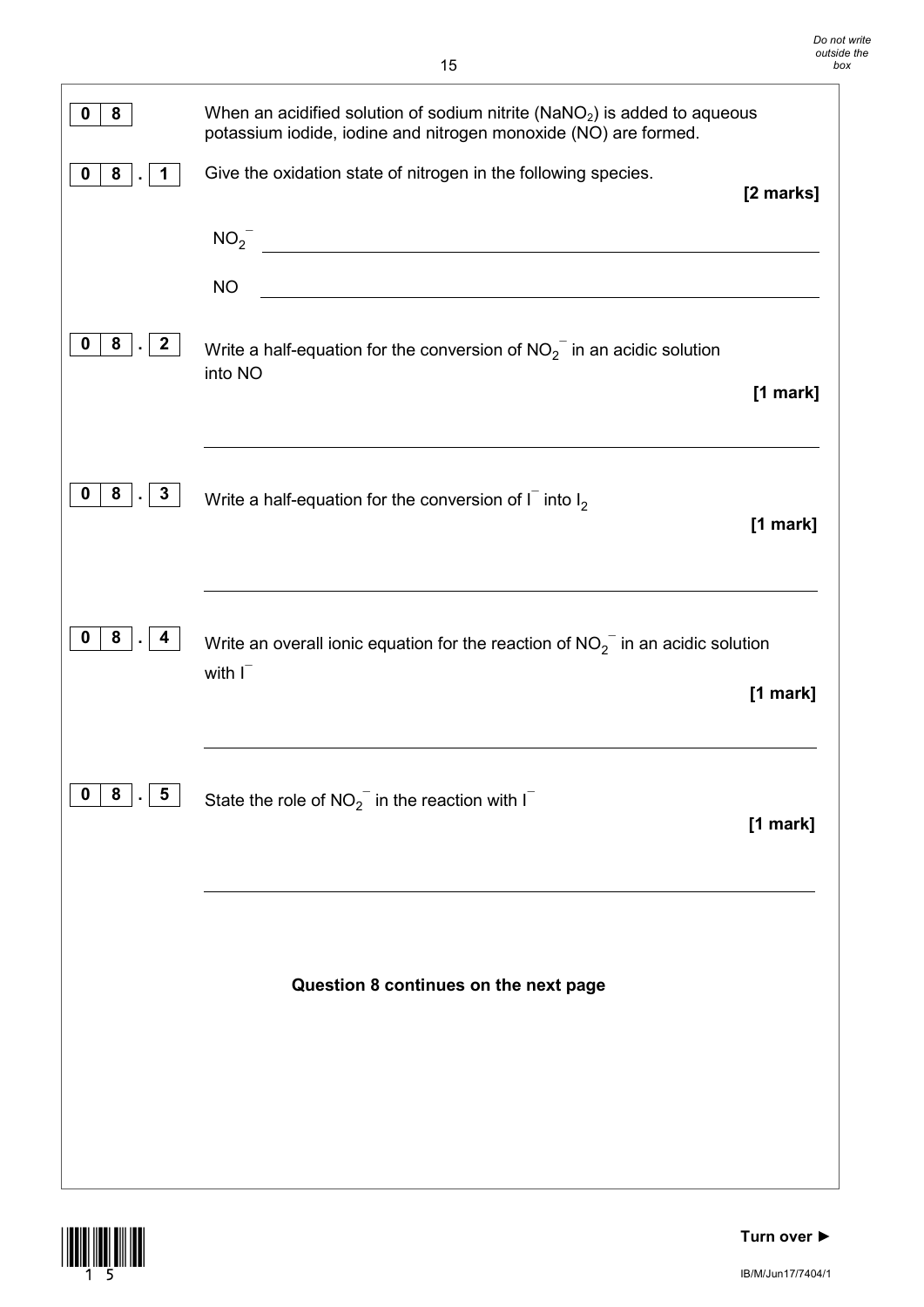**0 8 . 6** In aqueous solution, nitrite ions react with acidified chlorate(V) ions according to the equation

$$
2ClO_3^- + 5NO_2^- + 2H^+ \rightarrow Cl_2 + 5NO_3^- + H_2O
$$

A 25.0  $\text{cm}^3$  sample of an aqueous solution of sodium nitrite required 27.40  $\text{cm}^3$ of a 0.0200 mol dm<sup>-3</sup> solution of potassium chlorate(V) for complete reaction.

Calculate the concentration, in g dm<sup>-3</sup>, of sodium nitrite in the sample. **[4 marks]**

Concentration of sodium nitrite  $\frac{1}{2}$  g dm<sup>-3</sup>

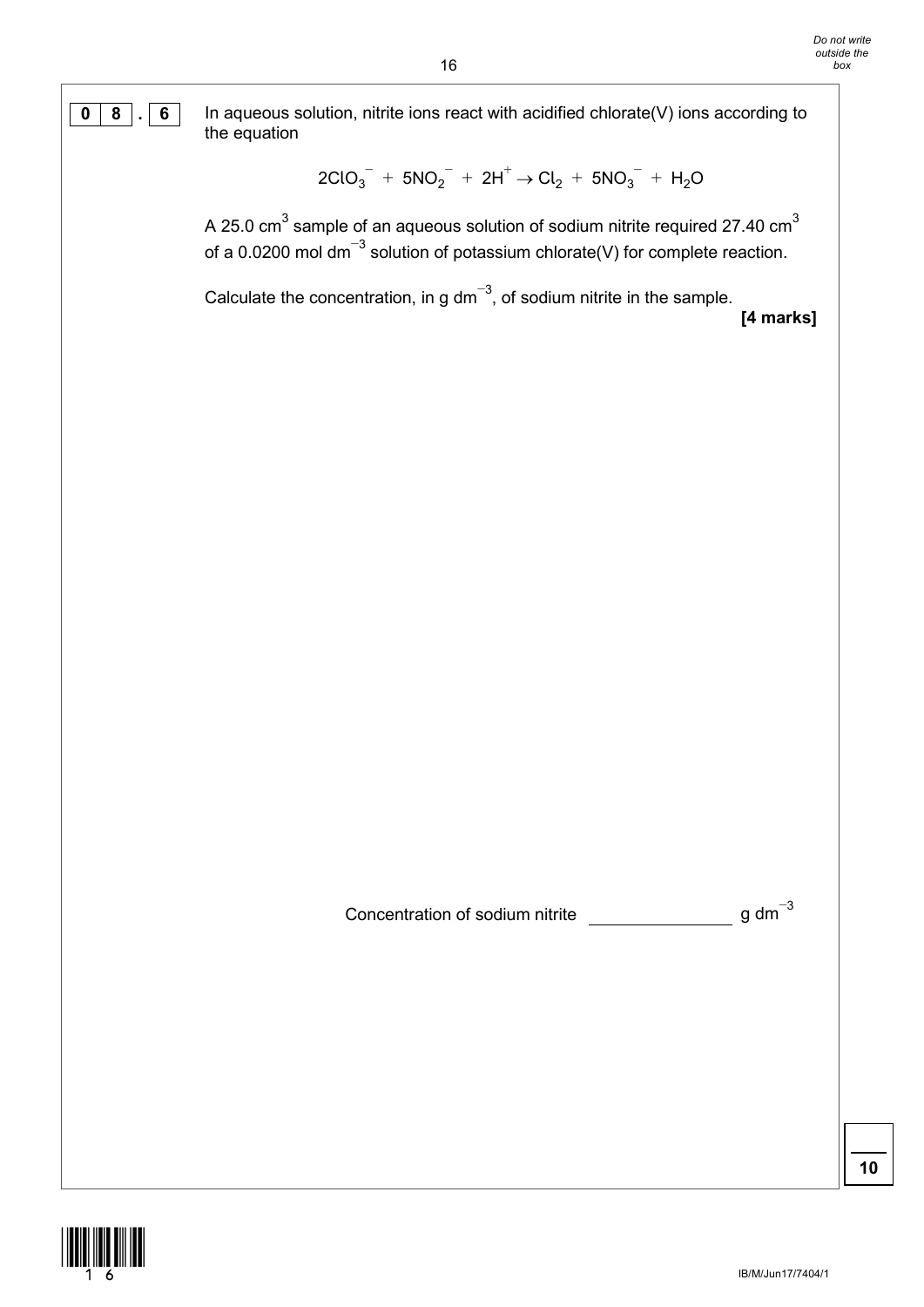| <b>Section B</b> |   |                                                |                                                                                                                                             |            |
|------------------|---|------------------------------------------------|---------------------------------------------------------------------------------------------------------------------------------------------|------------|
|                  |   |                                                | Answer all questions in this section.                                                                                                       |            |
|                  |   |                                                |                                                                                                                                             |            |
|                  |   | Only one answer per question is allowed.       | For each answer completely fill in the circle alongside the appropriate answer.                                                             |            |
| CORRECT METHOD   |   | <b>WRONG METHODS</b>                           | $\circledcirc$<br>€<br>$\infty$                                                                                                             |            |
|                  |   |                                                | If you want to change your answer you must cross out your original answer as shown.                                                         |            |
| shown.           |   |                                                | If you wish to return to an answer previously crossed out, ring the answer you now wish to select as                                        |            |
|                  |   | Do not use additional sheets for this working. | You may do your working in the blank space around each question but this will not be marked.                                                |            |
|                  |   |                                                |                                                                                                                                             |            |
|                  |   |                                                |                                                                                                                                             |            |
| 9<br>0           |   |                                                | Which is the correct crystal structure for the substance named?                                                                             |            |
|                  |   |                                                |                                                                                                                                             | [1 mark]   |
|                  |   | <b>Substance</b>                               | <b>Structure</b>                                                                                                                            |            |
|                  | A | Iodine                                         | Simple molecular                                                                                                                            |            |
|                  | B | Diamond                                        | Ionic                                                                                                                                       |            |
|                  | C | Sodium chloride                                | Giant covalent                                                                                                                              |            |
|                  | D | Graphite                                       | Metallic                                                                                                                                    |            |
|                  |   |                                                |                                                                                                                                             |            |
| 0                |   |                                                | Which is the best technique to remove the silver chloride that forms when<br>aqueous solutions of silver nitrate and sodium chloride react? |            |
|                  |   |                                                |                                                                                                                                             | [1 mark]   |
|                  | A | Refluxing                                      |                                                                                                                                             | $\bigcirc$ |
|                  | В | Evaporation                                    |                                                                                                                                             |            |
|                  | C | Filtration                                     |                                                                                                                                             | $\bigcirc$ |
|                  | D | <b>Distillation</b>                            |                                                                                                                                             |            |
|                  |   |                                                |                                                                                                                                             |            |
|                  |   |                                                |                                                                                                                                             |            |

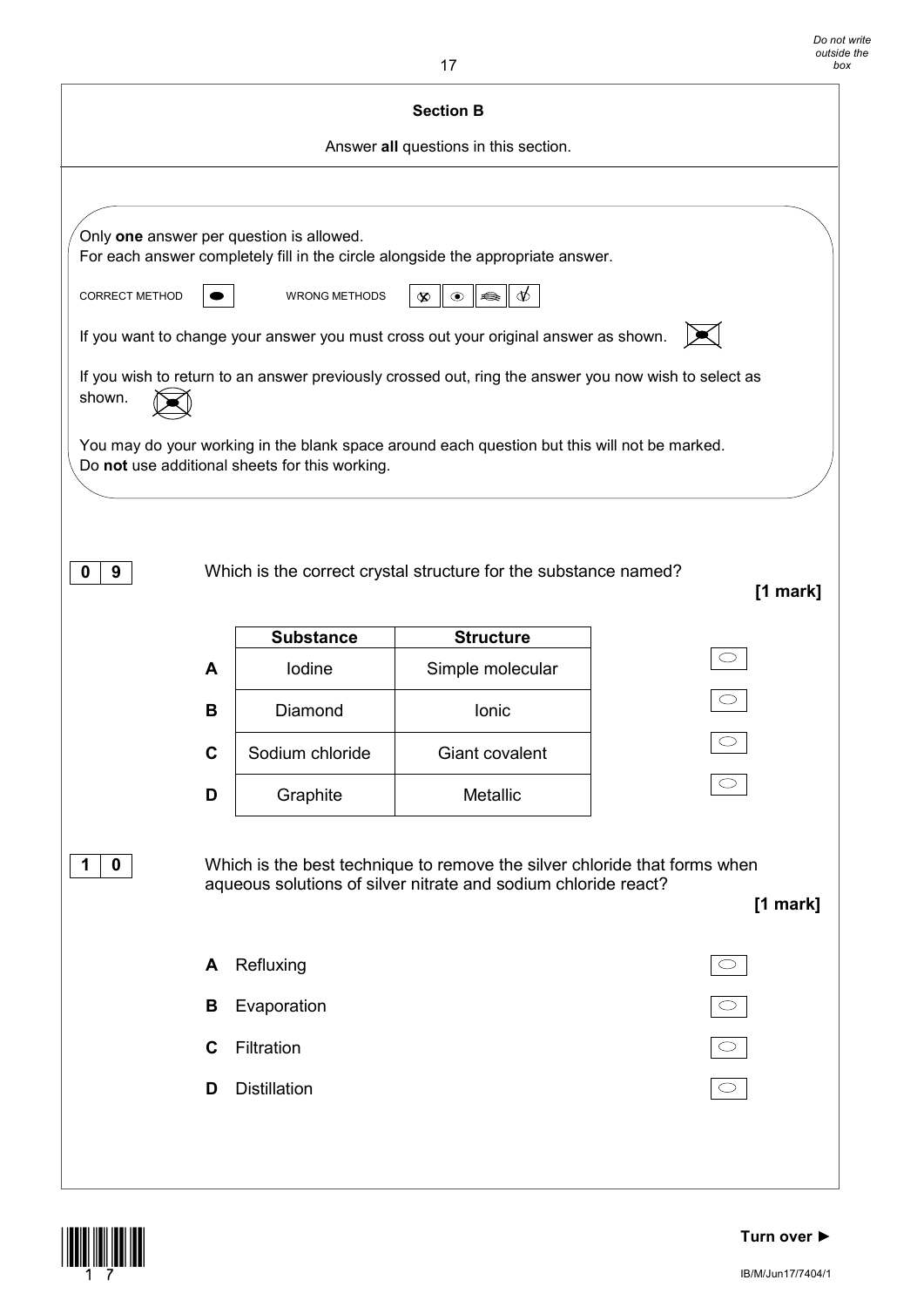| 1<br>1       | Which statement about astatine is correct?                                          | [1 mark] |
|--------------|-------------------------------------------------------------------------------------|----------|
|              | Astatine has a greater electronegativity than bromine<br>$\bigcirc$<br>A            |          |
|              | Astatine is a better oxidising agent than bromine<br>$\bigcirc$<br>В                |          |
|              | C<br>Astatine has a greater boiling point than bromine<br>$\circlearrowright$       |          |
|              | Astatine has a greater first ionisation energy than bromine<br>$\circ$<br>D         |          |
| $\mathbf{2}$ | Which statement about time of flight mass spectrometry is correct?                  | [1 mark] |
|              | The current in the detector is proportional to the ion<br>$\circ$<br>A<br>abundance |          |
|              | Sample particles gain electrons to form positive ions<br>В<br>$\circ$               |          |
|              | Particles are detected in the order of their kinetic energies<br>C<br>$\bigcirc$    |          |
|              | lons are accelerated by a magnetic field<br>D<br>$\bigcirc$                         |          |
| 3            | Chlorine exists as two isotopes $35$ Cl and $37$ Cl in the ratio 3:1                |          |
|              | Which statement about peaks in the mass spectrum of $Cl2$ is correct?               | [1 mark] |
|              | Peaks at $m/z = 70$ and 74 in the ratio 3:1<br>$\circlearrowright$<br>A             |          |
|              | Peaks at $m/z = 70$ , 72 and 74 in the ratio 9:6:1<br>B<br>$\bigcirc$               |          |
|              | Peaks at $m/z = 70$ , 72 and 74 in the ratio 9:3:1<br>$\bigcirc$<br>C               |          |
|              | Peaks at $m/z = 70$ and 72 in the ratio 3:1<br>$\circ$<br>D                         |          |
|              |                                                                                     |          |
|              |                                                                                     |          |



 $\overline{\phantom{a}}$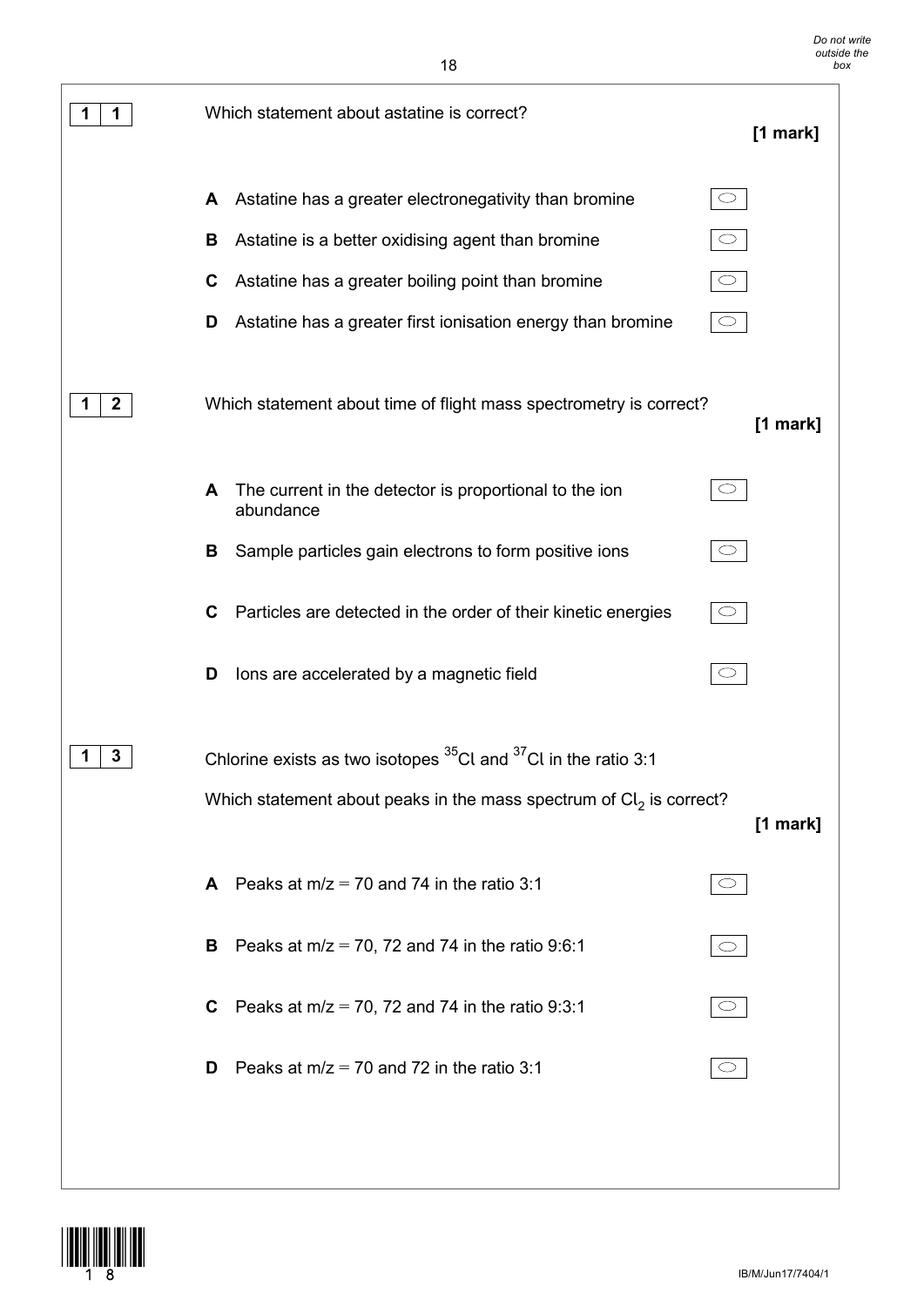| 4 | A 4.85 g sample of anhydrous sodium sulfate is dissolved in water and the<br>solution made up to 250 $\text{cm}^3$ in a volumetric flask.                                                                                                                                                                                                |                       |  |
|---|------------------------------------------------------------------------------------------------------------------------------------------------------------------------------------------------------------------------------------------------------------------------------------------------------------------------------------------|-----------------------|--|
|   | What is the concentration in mol $dm^{-3}$ of sodium sulfate in the solution?                                                                                                                                                                                                                                                            | [1 mark]              |  |
|   | 0.0341<br>A                                                                                                                                                                                                                                                                                                                              | $\bigcirc$            |  |
|   | 0.137<br>В                                                                                                                                                                                                                                                                                                                               | $\overline{\bigcirc}$ |  |
|   | 0.163<br>C                                                                                                                                                                                                                                                                                                                               |                       |  |
|   | 0.273<br>D                                                                                                                                                                                                                                                                                                                               |                       |  |
| 5 | Which of these contains the greatest number of atoms?                                                                                                                                                                                                                                                                                    | [1 mark]              |  |
|   | 127 mg of iodine<br>A                                                                                                                                                                                                                                                                                                                    |                       |  |
|   | 1.54 $\times$ 10 <sup>-4</sup> kg of phosphorus<br>B                                                                                                                                                                                                                                                                                     | $\circ$               |  |
|   | 81.0 mg of carbon dioxide<br>C                                                                                                                                                                                                                                                                                                           | $\bigcirc$            |  |
|   | 1.70 $\times$ 10 <sup>-4</sup> kg of ammonia<br>D                                                                                                                                                                                                                                                                                        | $\bigcirc$            |  |
| 6 | 25.0 cm <sup>3</sup> samples of NaOH solution were taken by pipette from a beaker. These<br>were then titrated with an aqueous solution of ethanoic acid. The concentration of<br>ethanoic acid calculated from the experimental results was found to be lower<br>than the actual value.<br>Which of these could explain the difference? | [1 mark]              |  |
|   |                                                                                                                                                                                                                                                                                                                                          |                       |  |
|   | Rinsing the pipette with distilled water before filling with<br>A<br><b>NaOH</b>                                                                                                                                                                                                                                                         |                       |  |
|   | Rinsing the burette with distilled water before filling with<br>В<br>ethanoic acid                                                                                                                                                                                                                                                       | $\circlearrowright$   |  |
|   | Rinsing the walls of the conical flask with distilled water<br>C<br>during the titration                                                                                                                                                                                                                                                 | $\circ$               |  |
|   | Rinsing the beaker with distilled water before filling with<br>D<br><b>NaOH</b>                                                                                                                                                                                                                                                          | $\circ$               |  |



### **Turn over ►**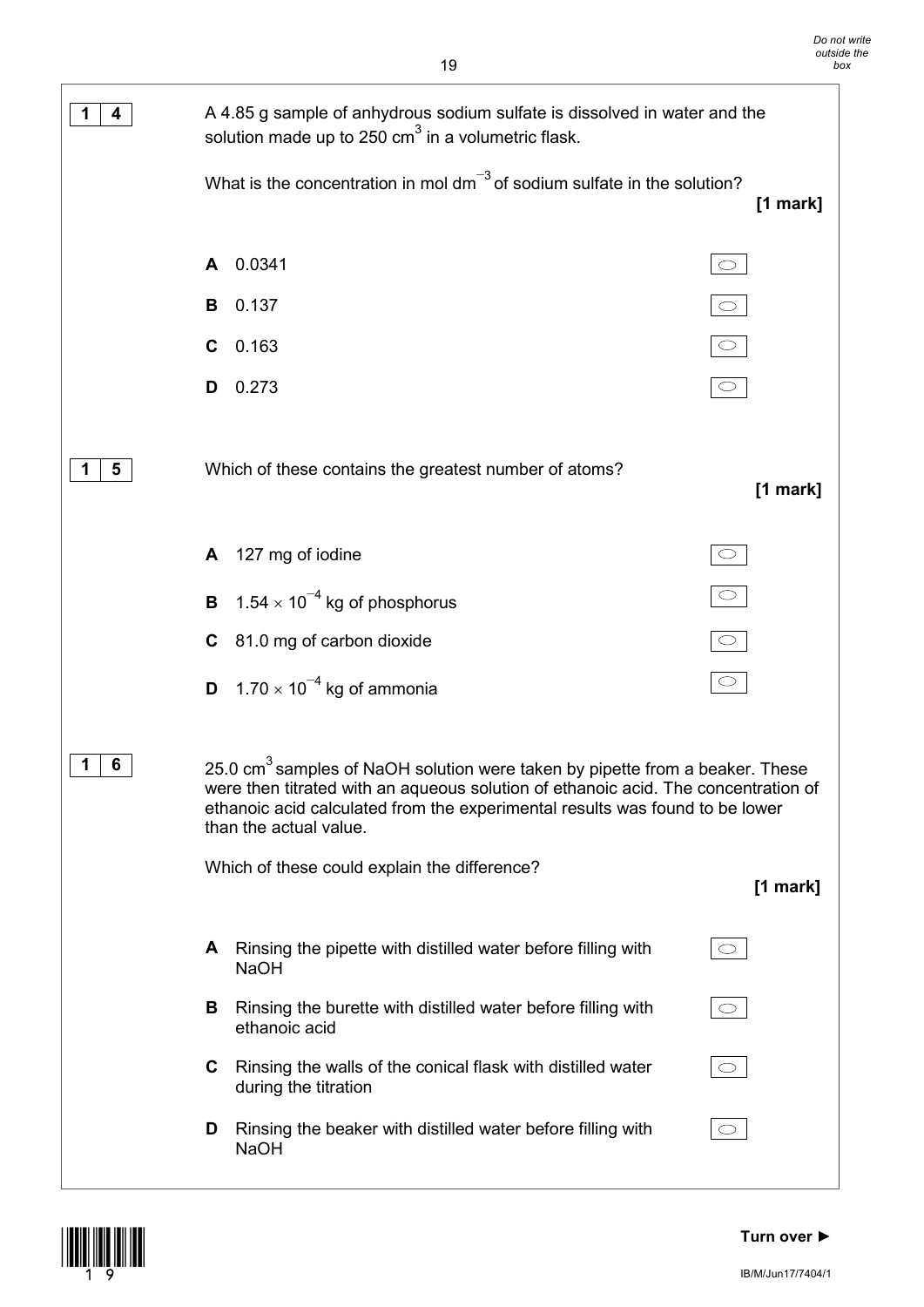

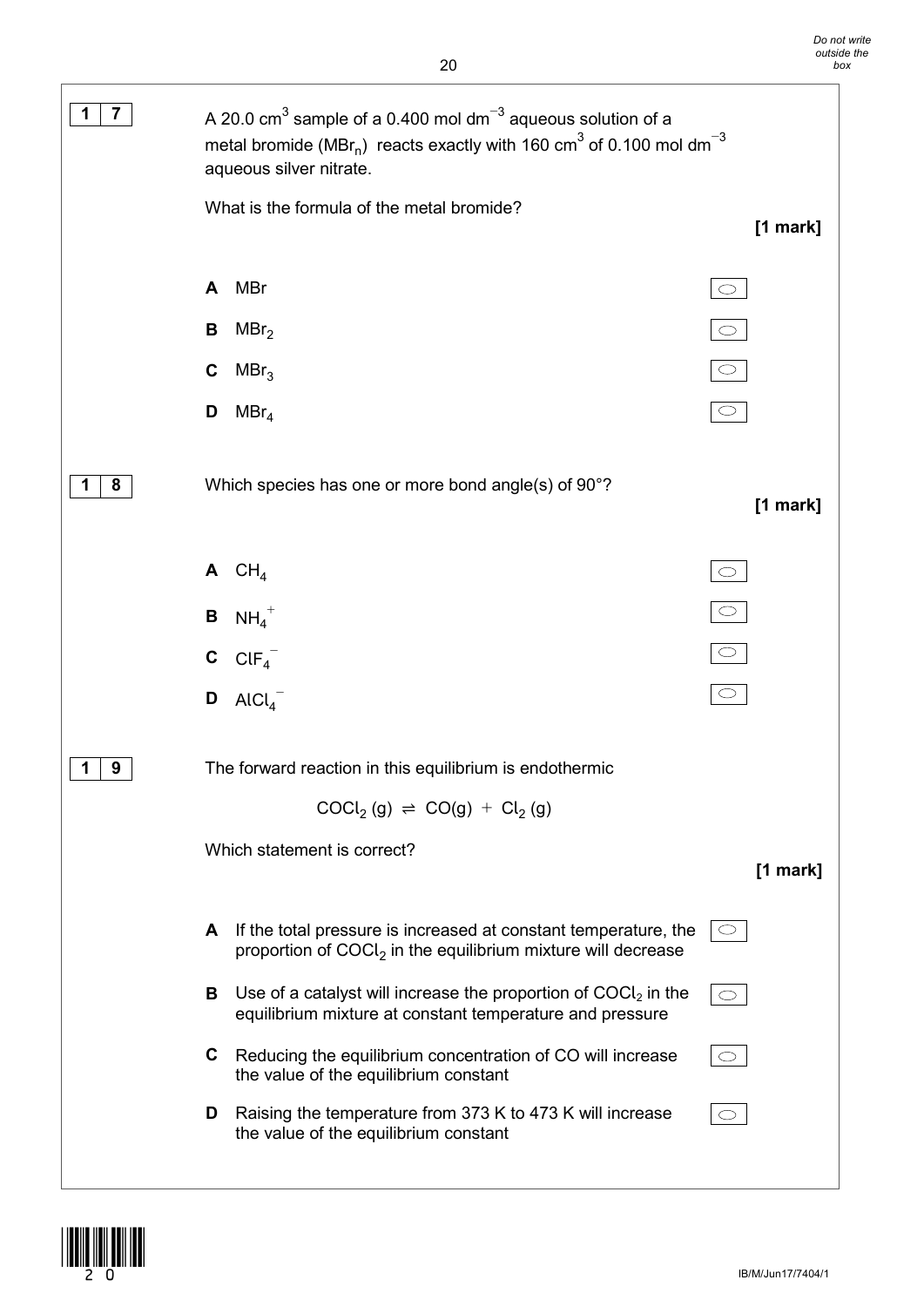



### **Turn over ►**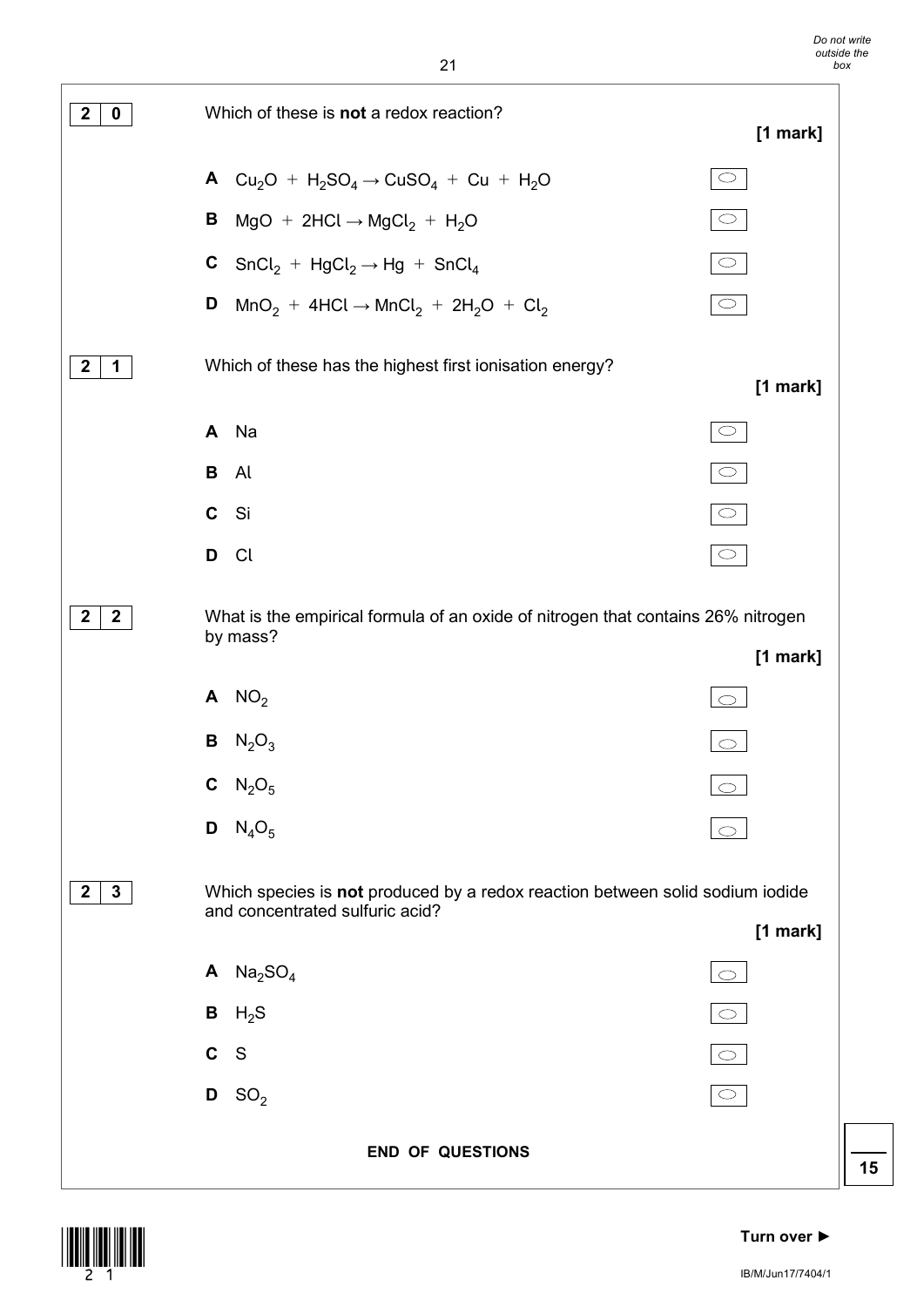

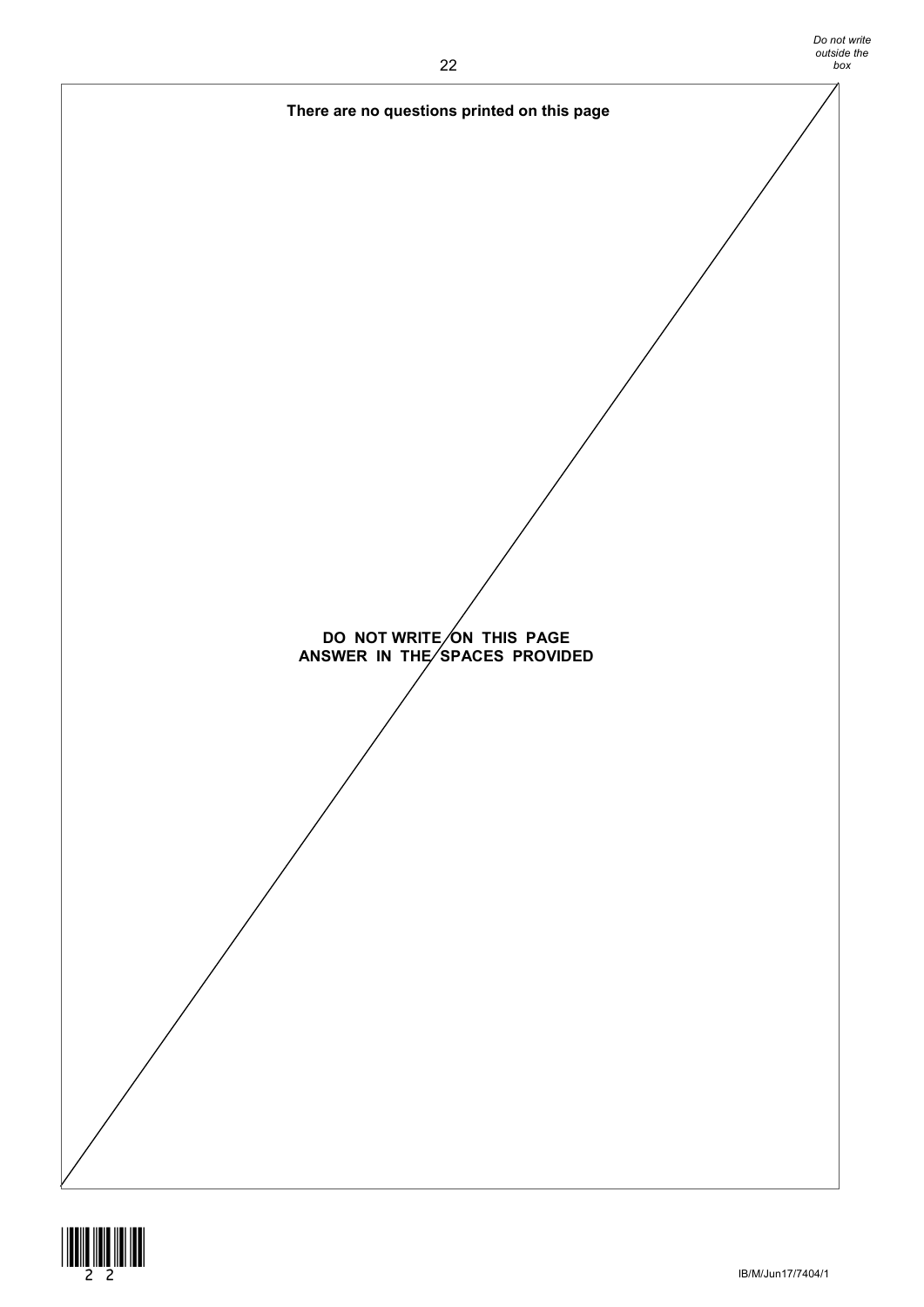